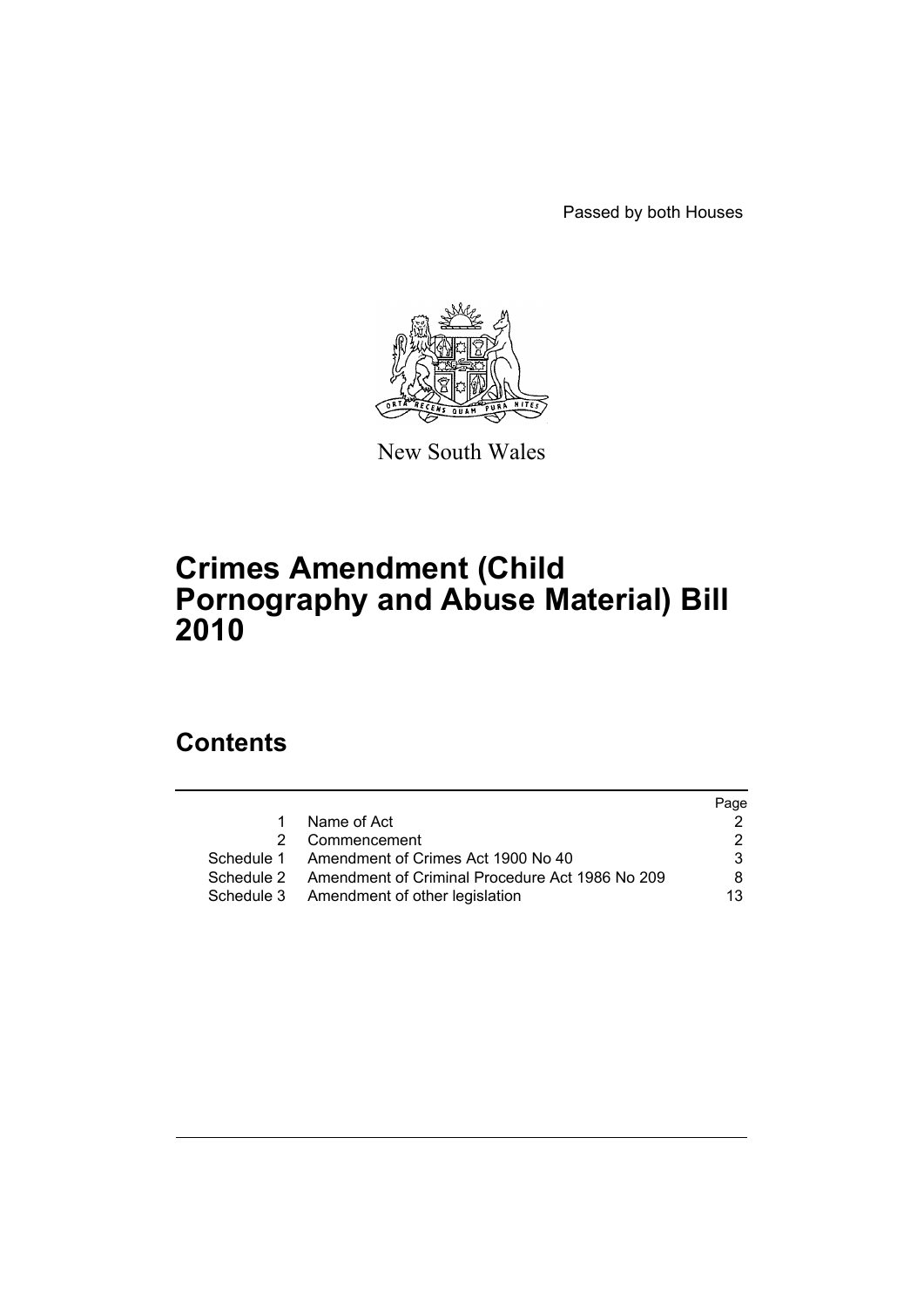*I certify that this public bill, which originated in the Legislative Assembly, has finally passed the Legislative Council and the Legislative Assembly of New South Wales.*

> *Clerk of the Legislative Assembly. Legislative Assembly, Sydney, , 2010*



New South Wales

# **Crimes Amendment (Child Pornography and Abuse Material) Bill 2010**

Act No , 2010

An Act to amend the *Crimes Act 1900* and other legislation to make further provision with respect to the possession, production and dissemination of child pornography and abuse material.

*I have examined this bill and find it to correspond in all respects with the bill as finally passed by both Houses.*

*Assistant Speaker of the Legislative Assembly.*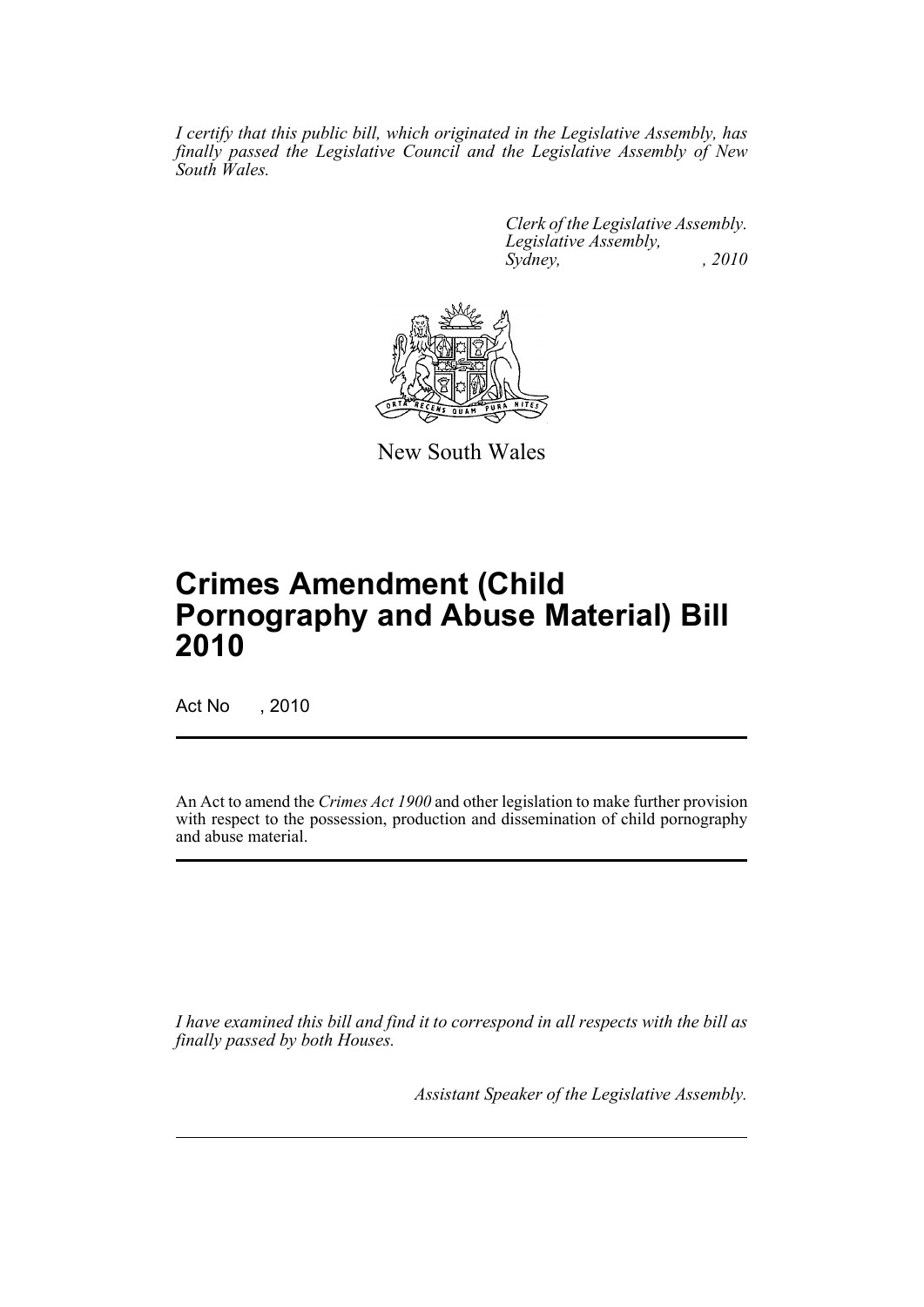#### <span id="page-2-0"></span>**The Legislature of New South Wales enacts:**

## **1 Name of Act**

This Act is the *Crimes Amendment (Child Pornography and Abuse Material) Act 2010*.

## <span id="page-2-1"></span>**2 Commencement**

- (1) This Act commences on a day or days to be appointed by proclamation, except as provided by subsection (2).
- (2) Schedule 2 [4]–[6] and [10] commence on the date of assent.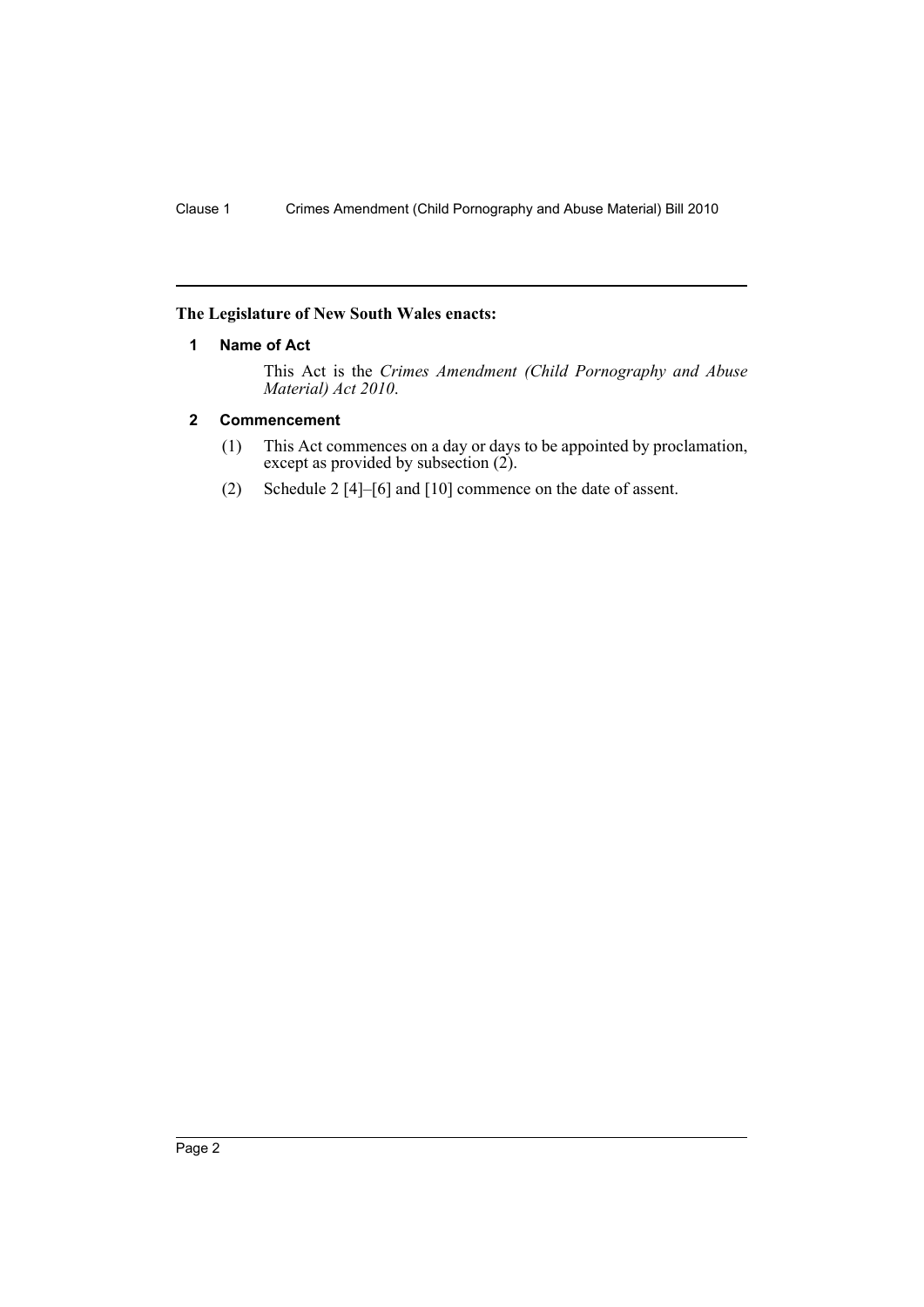Amendment of Crimes Act 1900 No 40 Schedule 1

# <span id="page-3-0"></span>**Schedule 1 Amendment of Crimes Act 1900 No 40**

# **[1] Section 61O Aggravated act of indecency**

Omit "pornography" from section 61O (2A) (b) and (4) (a) wherever occurring.

Insert instead "abuse material".

# **[2] Section 61Q Alternative verdicts**

Omit "**pornography**" from the heading to section 61Q (6). Insert instead "**abuse material**".

# **[3] Part 3, Division 15A, heading**

Omit the heading. Insert instead:

# **Division 15A Child abuse material**

# **[4] Section 91FA Definitions**

Insert in alphabetical order:

*child abuse material*—see section 91FB. *data* includes:

- (a) information in any form, or
- (b) any program (or part of a program).

# **[5] Section 91FA, definition of "material"**

Omit "electronic".

# **[6] Section 91FB**

Insert after section 91FA:

## **91FB Child abuse material—meaning**

(1) In this Division:

*child abuse material* means material that depicts or describes, in a way that reasonable persons would regard as being, in all the circumstances, offensive:

- (a) a person who is, appears to be or is implied to be, a child as a victim of torture, cruelty or physical abuse, or
- (b) a person who is, appears to be or is implied to be, a child engaged in or apparently engaged in a sexual pose or sexual activity (whether or not in the presence of other persons), or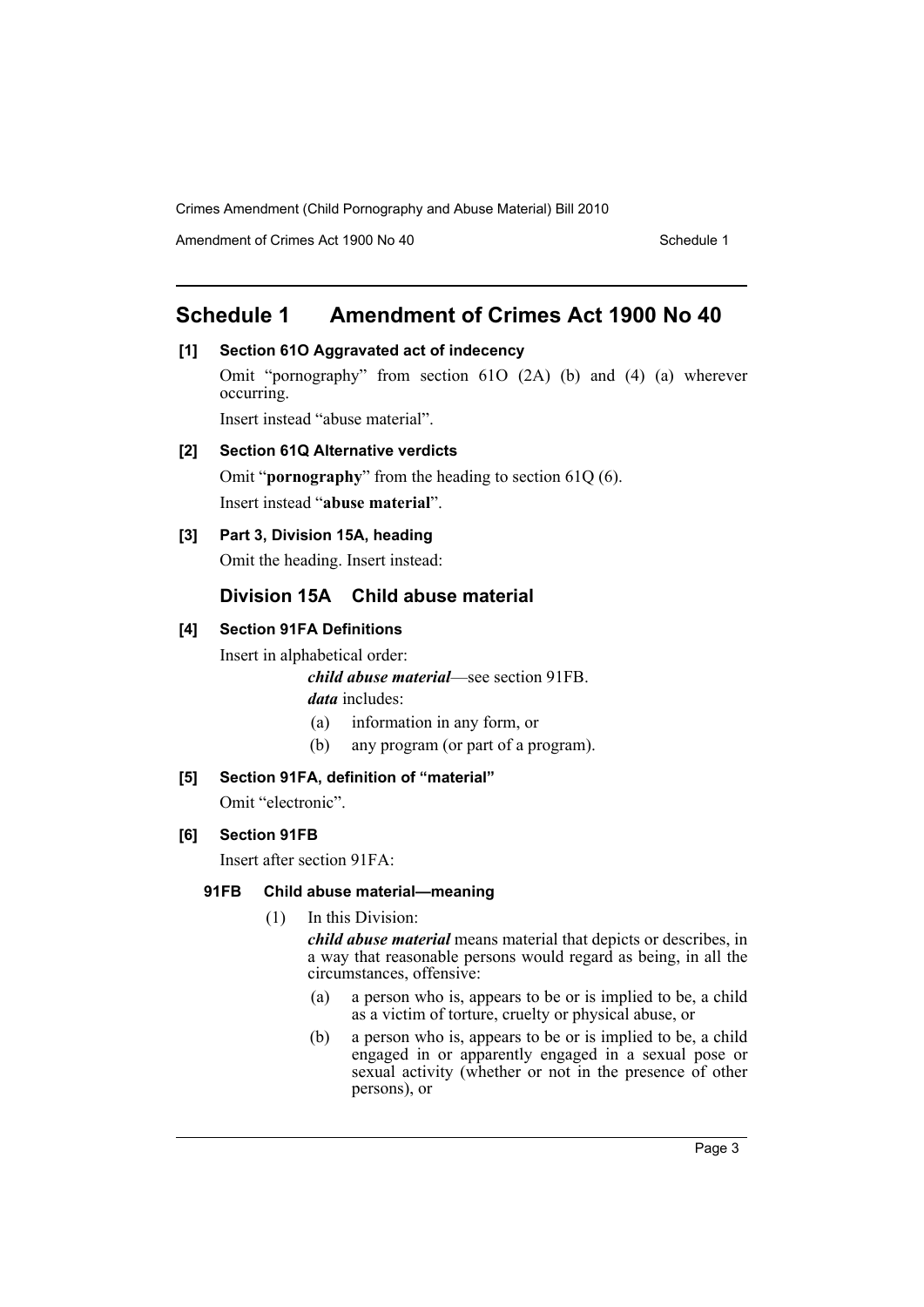- (c) a person who is, appears to be or is implied to be, a child in the presence of another person who is engaged or apparently engaged in a sexual pose or sexual activity, or
- (d) the private parts of a person who is, appears to be or is implied to be, a child.
- (2) The matters to be taken into account in deciding whether reasonable persons would regard particular material as being, in all the circumstances, offensive, include:
	- (a) the standards of morality, decency and propriety generally accepted by reasonable adults, and
	- (b) the literary, artistic or educational merit (if any) of the material, and
	- (c) the journalistic merit (if any) of the material, being the merit of the material as a record or report of a matter of public interest, and
	- (d) the general character of the material (including whether it is of a medical, legal or scientific character).
- (3) Material that depicts a person or the private parts of a person includes material that depicts a representation of a person or the private parts of a person (including material that has been altered or manipulated to make a person appear to be a child or to otherwise create a depiction referred to in subsection  $(1)$ ).
- (4) The *private parts* of a person are:
	- (a) a person's genital area or anal area, or
	- (b) the breasts of a female person.

#### **[7] Section 91G Children not to be used for production of child abuse material**

Omit "for pornographic purposes" from section 91G (1) (a) and (2) (a) wherever occurring.

Insert instead "for the production of child abuse material".

#### **[8] Section 91G (3)**

Omit the subsection.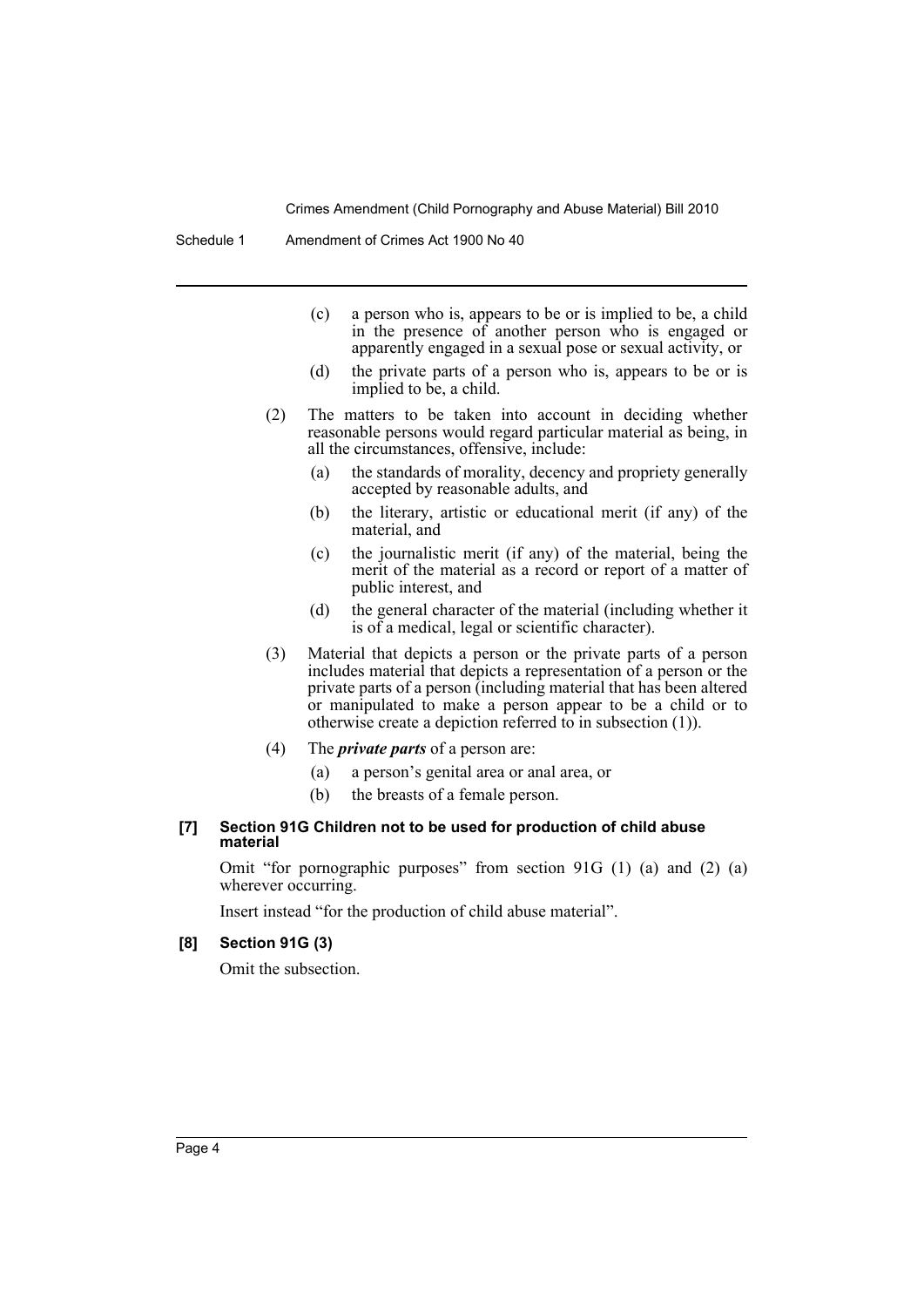Amendment of Crimes Act 1900 No 40 Schedule 1

#### **[9] Sections 91H and 91HA**

Omit section 91H. Insert instead:

#### **91H Production, dissemination or possession of child abuse material**

(1) In this section:

*disseminate* child abuse material, includes:

- (a) send, supply, exhibit, transmit or communicate it to another person, or
- (b) make it available for access by another person, or
- (c) enter into any agreement or arrangement to do so.

*possess* child abuse material includes, in relation to material in the form of data, being in possession or control of data (within the meaning of section  $3\overline{0}8\overline{F(2)}$ .

*produce* child abuse material includes:

- (a) film, photograph, print or otherwise make child abuse material, or
- (b) alter or manipulate any image for the purpose of making child abuse material, or
- (c) enter into any agreement or arrangement to do so.
- (2) A person who produces, disseminates or possesses child abuse material is guilty of an offence.

Maximum penalty: imprisonment for 10 years.

#### **91HA Defences**

#### (1) **Innocent production, dissemination or possession**

It is a defence in proceedings for an offence against section 91H that the defendant did not know, and could not reasonably be expected to have known, that he or she produced, disseminated or possessed (as the case requires) child abuse material.

(2) It is a defence in proceedings for an offence against section 91H not involving the production or dissemination of child abuse material that the material concerned came into the defendant's possession unsolicited and the defendant, as soon as he or she became aware of its nature, took reasonable steps to get rid of it.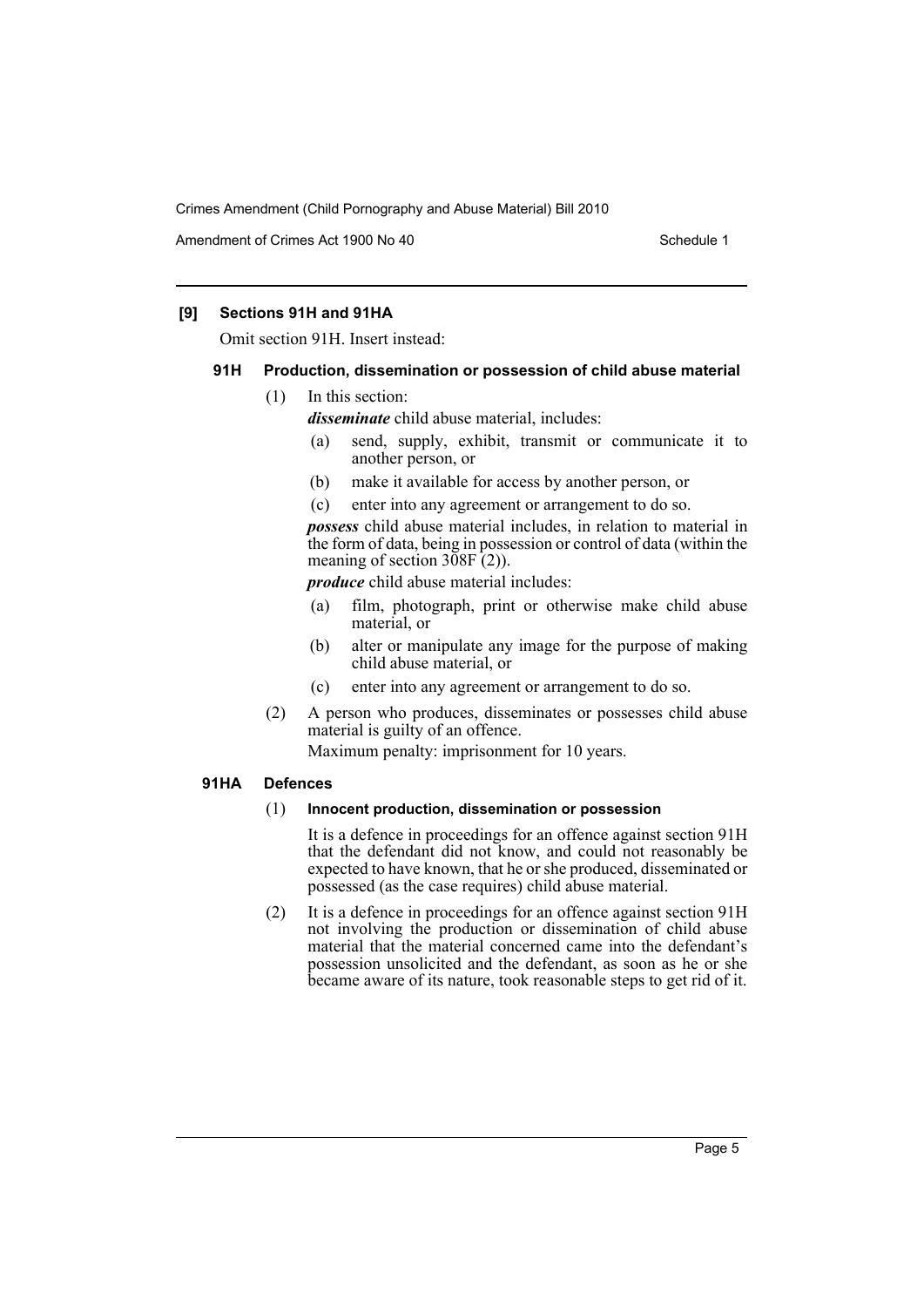Schedule 1 Amendment of Crimes Act 1900 No 40

#### (3) **Public benefit**

It is a defence in proceedings for an offence against section 91H that the conduct engaged in by the defendant:

- (a) was of public benefit, and
- (b) did not extend beyond what was of public benefit.
- (4) Conduct is of public benefit if, and only if, the conduct is necessary for or of assistance in:
	- (a) enforcing or administering a law of the State, or of another State, a Territory or the Commonwealth, or
	- (b) monitoring compliance with, or investigating a contravention of, a law of the State, or of another State, a Territory or the Commonwealth, or
	- (c) the administration of justice.
- (5) The question of whether a person's conduct is of public benefit is a question of fact and the person's motives for engaging in the conduct are irrelevant.

#### (6) **Law enforcement officers**

It is a defence in proceedings for an offence against section 91H that:

- (a) the defendant was, at the time of the offence, a law enforcement officer acting in the course of his or her duties, and
- (b) the conduct of the defendant was reasonable in the circumstances for the purpose of performing that duty.

#### (7) **Classified material**

It is a defence in proceedings for an offence against section 91H that the material concerned was classified (whether before or after the commission of the alleged offence) under the *Classification (Publications, Films and Computer Games) Act 1995* of the Commonwealth, other than as refused classification (RC).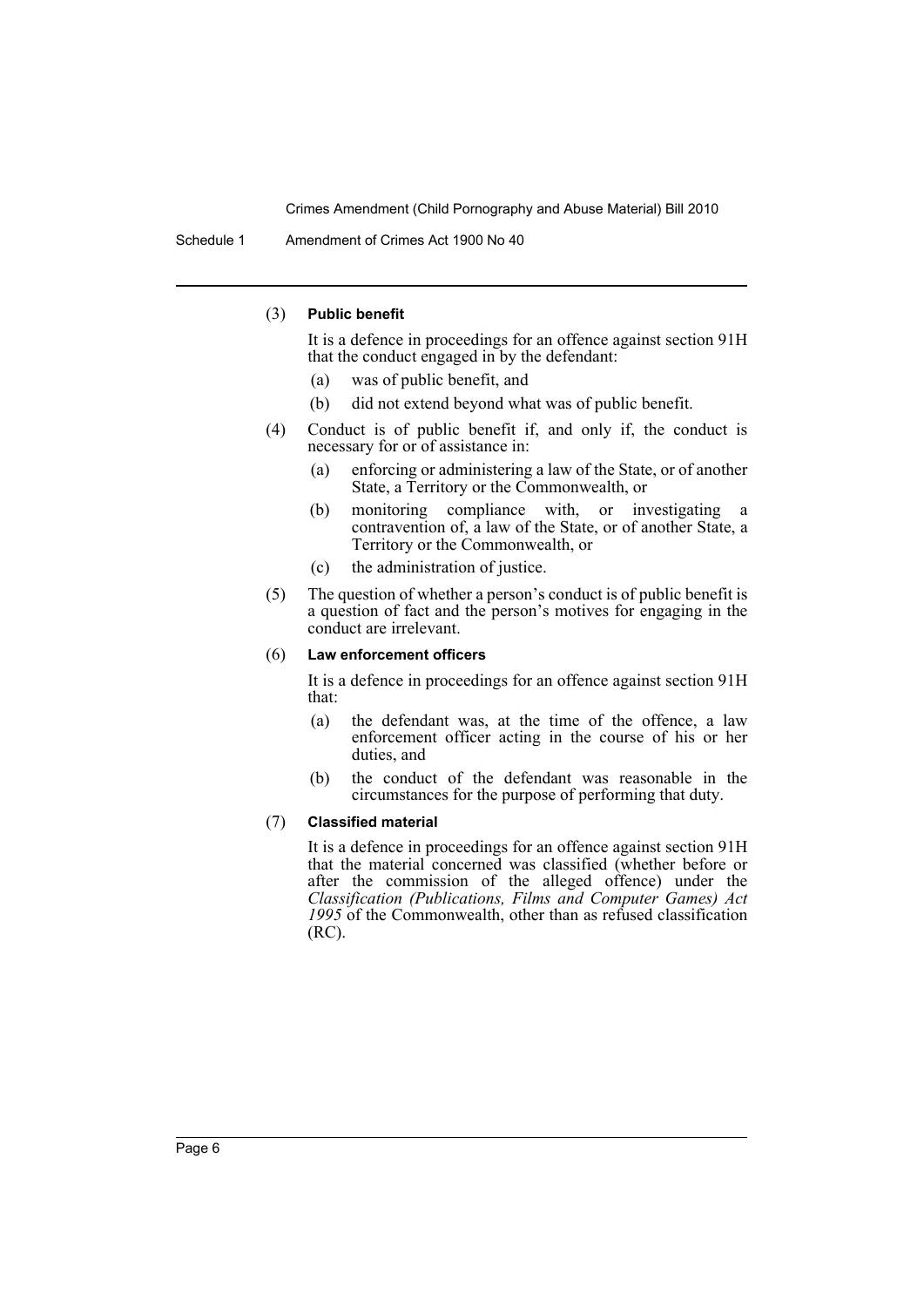Amendment of Crimes Act 1900 No 40 Schedule 1

## (8) **Approved research**

It is a defence in proceedings for an offence against section 91G or 91H that the conduct engaged in by the defendant:

- (a) was necessary for or of assistance in conducting scientific, medical or educational research that has been approved by the Attorney General in writing for the purposes of this section, and
- (b) did not contravene any conditions of that approval.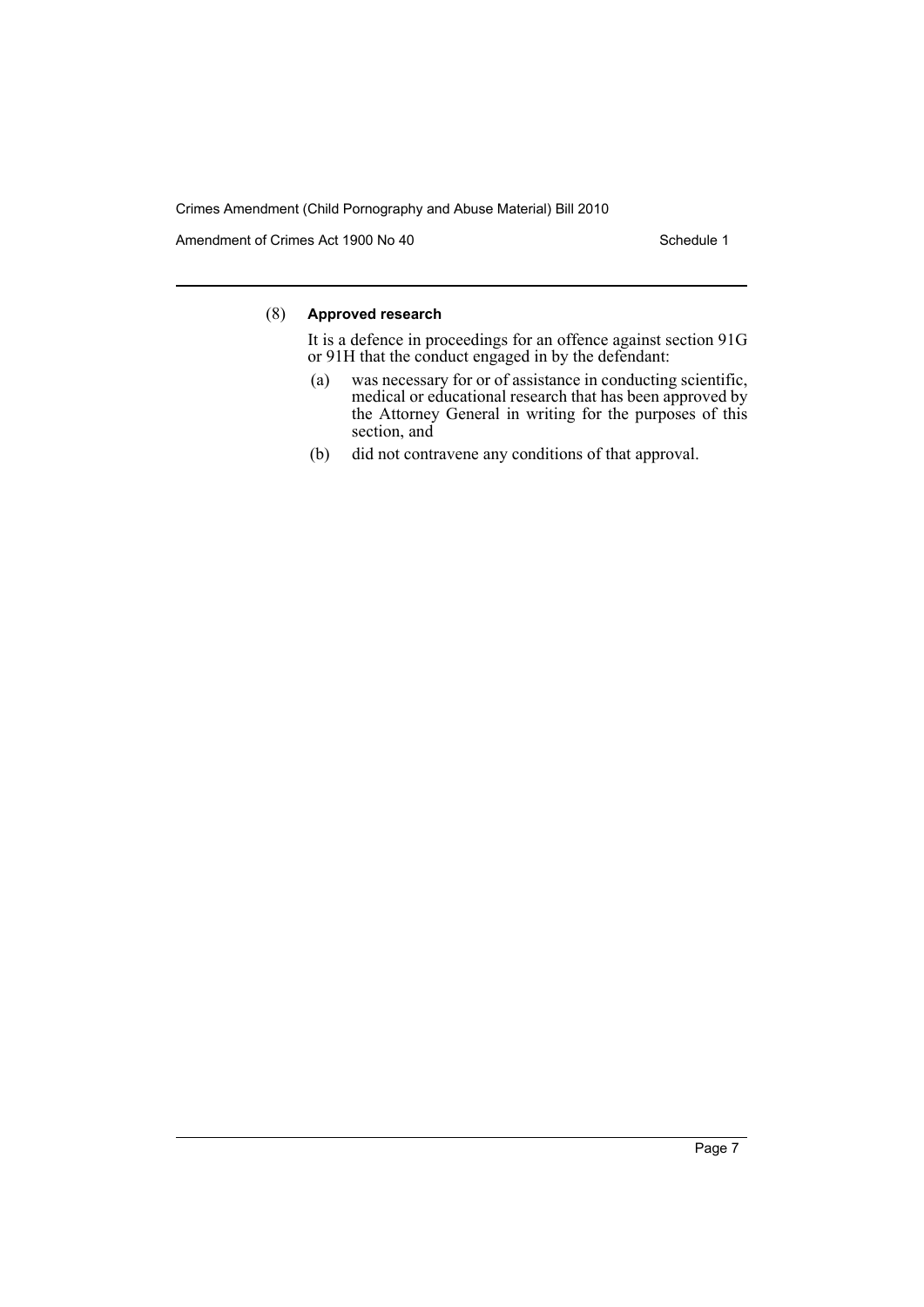# <span id="page-8-0"></span>**Schedule 2 Amendment of Criminal Procedure Act 1986 No 209**

#### **[1] Section 91 Witness may be directed to attend**

Omit "pornographic purposes" from paragraph (c) of the definition of *complainant* in section 91 (9).

Insert instead "the production of child abuse material".

#### **[2] Section 281B Sensitive evidence—meaning**

Insert "or child abuse material (within the meaning of Division 15A of Part 3 of the *Crimes Act 1900*)" after "child pornography" in section 281B (2) (c).

#### **[3] Chapter 6, Part 4A**

Insert after Part 4:

# **Part 4A Use of random sample evidence**

#### **289A Definitions**

In this Part:

*authorised analyst* means any person, or person of a class, authorised by the Attorney General or the Director of Public Prosecutions to exercise the functions of an authorised analyst under this Part.

*child abuse material* and *material* have the same meanings as they have in Division 15A of Part 3 of the *Crimes Act 1900*.

*child abuse material offence* means an offence under Division 15A of Part 3 of the *Crimes Act 1900*.

#### **289B Use of random sample evidence in child abuse material cases**

- (1) An authorised analyst may, in connection with any proceedings for a child abuse material offence, conduct an examination of a random sample of the child abuse material or alleged child abuse material that is the subject of the proceedings concerned.
- (2) In proceedings for the child abuse material offence concerned, evidence adduced by the prosecutor of any findings of the authorised analyst as to the nature and content of the random sample is admissible as evidence of the nature and content of the whole of the material from which the random sample was taken.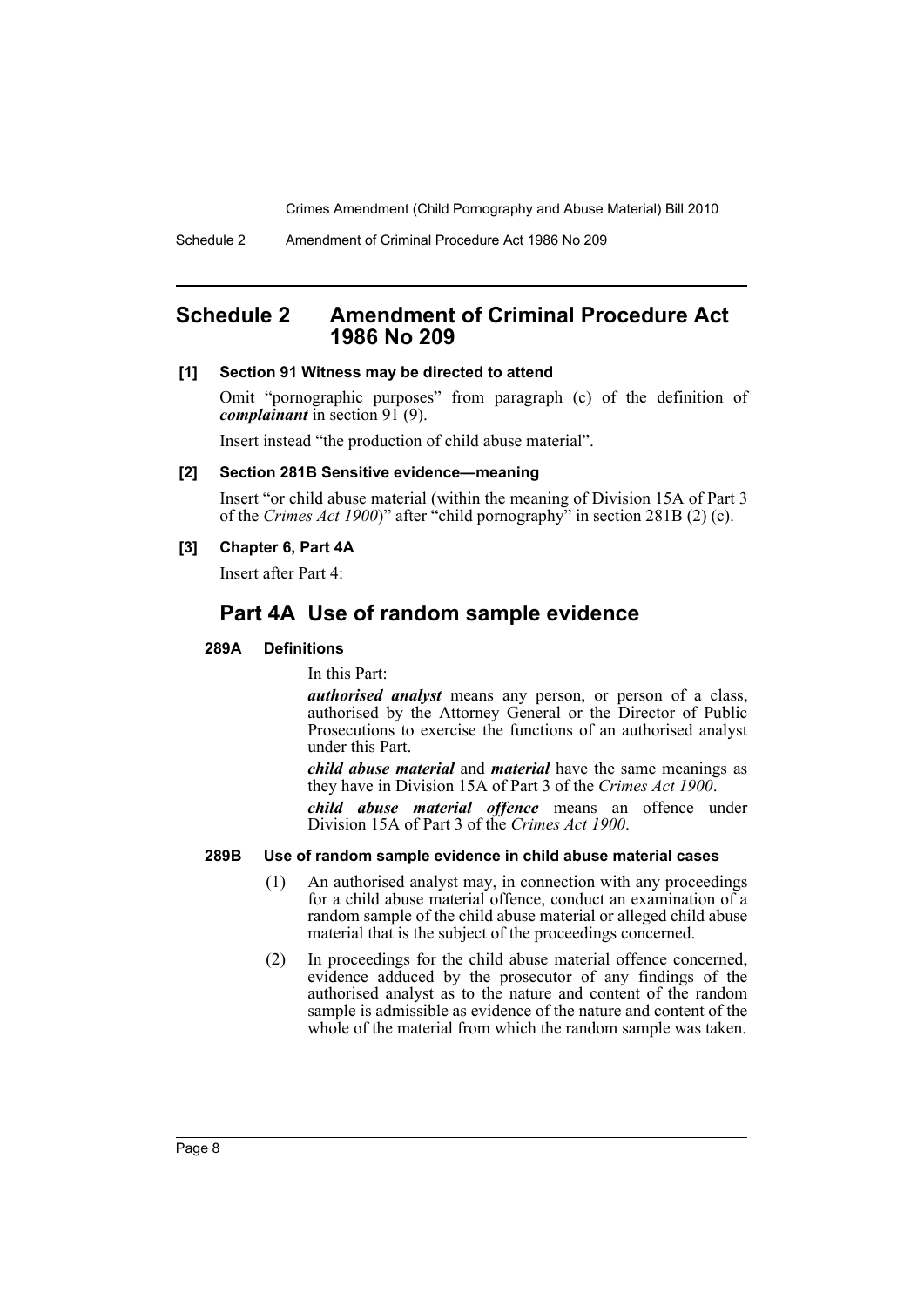Amendment of Criminal Procedure Act 1986 No 209

- (3) Accordingly, it is open to a court to find that any type of child abuse material found by an authorised analyst to be present in a particular proportion in the random sample is present in the same proportion in the material from which the random sample was taken.
- (4) A certificate of an authorised analyst, that certifies any of the following matters, is admissible in proceedings for a child abuse material offence as evidence of the matters certified:
	- (a) that the authorised analyst conducted an examination of a random sample of the material the subject of the proceedings,
	- (b) that the random sample was taken, and the examination conducted, in accordance with any requirements of the regulations,
	- (c) the findings of the authorised analyst as to the nature and content of the random sample.
- (5) A certificate signed by a person purporting to be an authorised analyst is taken to be a certificate of an authorised analyst, in the absence of evidence to the contrary.
- (6) Evidence is admissible under this section only if the court is satisfied that the accused person, or an Australian legal practitioner representing the accused person, has been given a reasonable opportunity to view all of the child abuse material or alleged child abuse material the subject of the proceedings concerned.
- (7) This section does not affect the provisions of Part 2A, which restrict the access of an accused person to sensitive evidence.
- (8) The regulations may make further provision for or with respect to the taking and admissibility of random sample evidence under this section, including by providing for:
	- (a) the circumstances or types of cases in which the prosecutor may adduce evidence of the findings of an authorised analyst under this section, and
	- (b) the procedure for taking and examining random samples of material, and
	- (c) any further requirements as to the content and service of a certificate of an authorised analyst.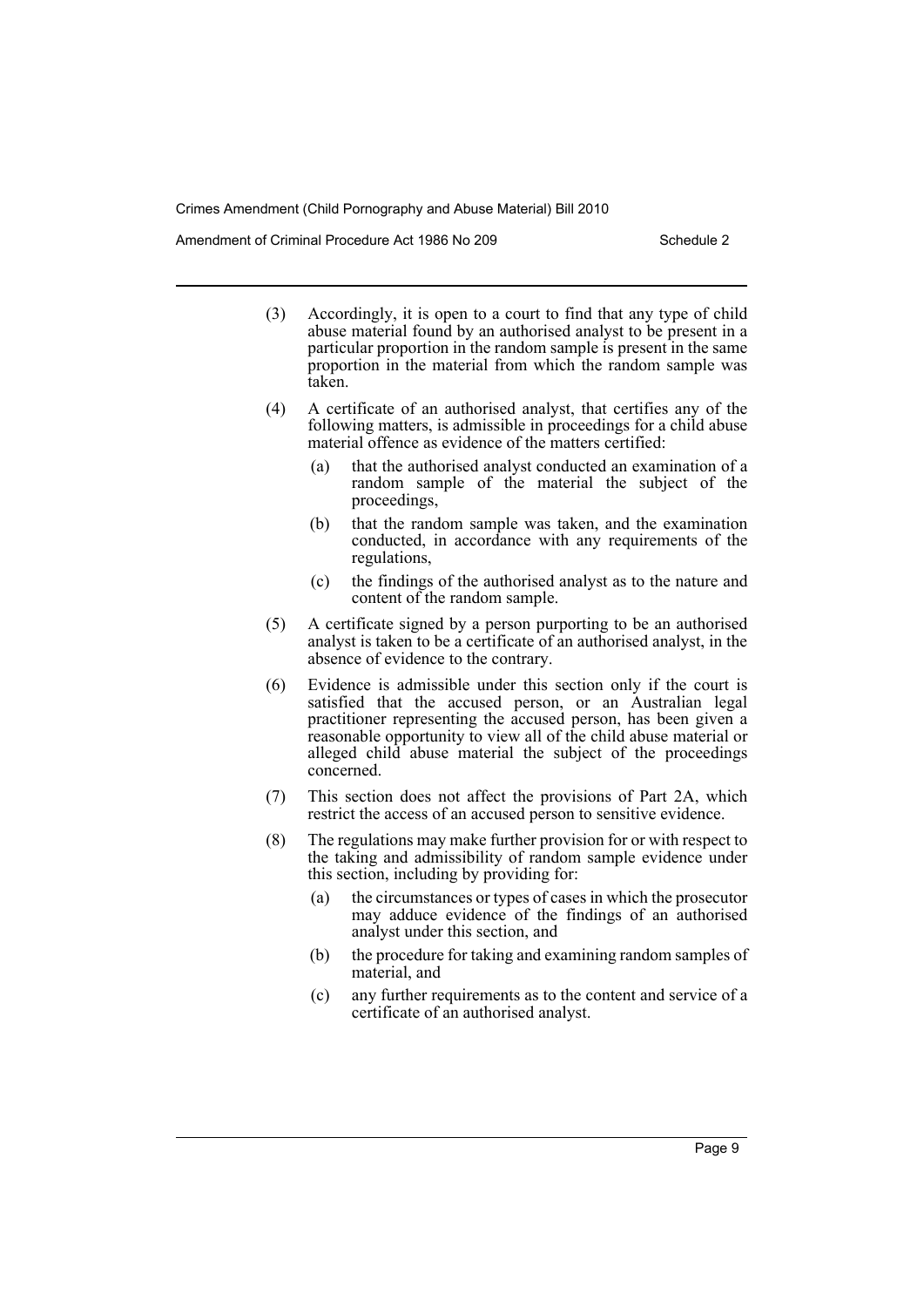Schedule 2 Amendment of Criminal Procedure Act 1986 No 209

#### **[4] Section 290A Definitions**

Omit the definition of *complainant*. Insert instead:

*complainant*, in relation to any proceedings, means the person, or any of the persons, against whom a prescribed sexual offence with which the accused person stands charged is alleged to have been committed.

#### **[5] Section 290A (2)**

Insert at the end of the section:

- (2) In this Division, a reference to a person against whom a prescribed sexual offence is alleged to have been committed includes:
	- (a) in relation to an offence under section 80E of the *Crimes Act 1900*, a reference to the person who is alleged to have been the subject of sexual servitude, and
	- (b) in relation to an offence under section 91D, 91E or 91F of the *Crimes Act 1900*, a reference to the person under the age of 18 years who is alleged to have participated in an act of child prostitution, and
	- (c) in relation to an offence under section 91G of the *Crimes Act 1900*, a reference to the person under the age of 18 years who is alleged to have been used for the production of child abuse material.

## **[6] Section 294D**

Insert after section 294C:

#### **294D Protections afforded to complainants extend to witnesses against whom accused person is alleged to have committed sexual offence**

- (1) In proceedings in respect of a prescribed sexual offence, this Division applies to a sexual offence witness in the proceedings in the same way as it applies to a complainant in the proceedings.
- (2) A *sexual offence witness* is any witness in the proceedings against whom a prescribed sexual offence is alleged to have been committed by the accused person, being a prescribed sexual offence that is not the subject of the proceedings concerned.
- (3) Accordingly, a reference in this Division to a complainant includes a reference to a sexual offence witness.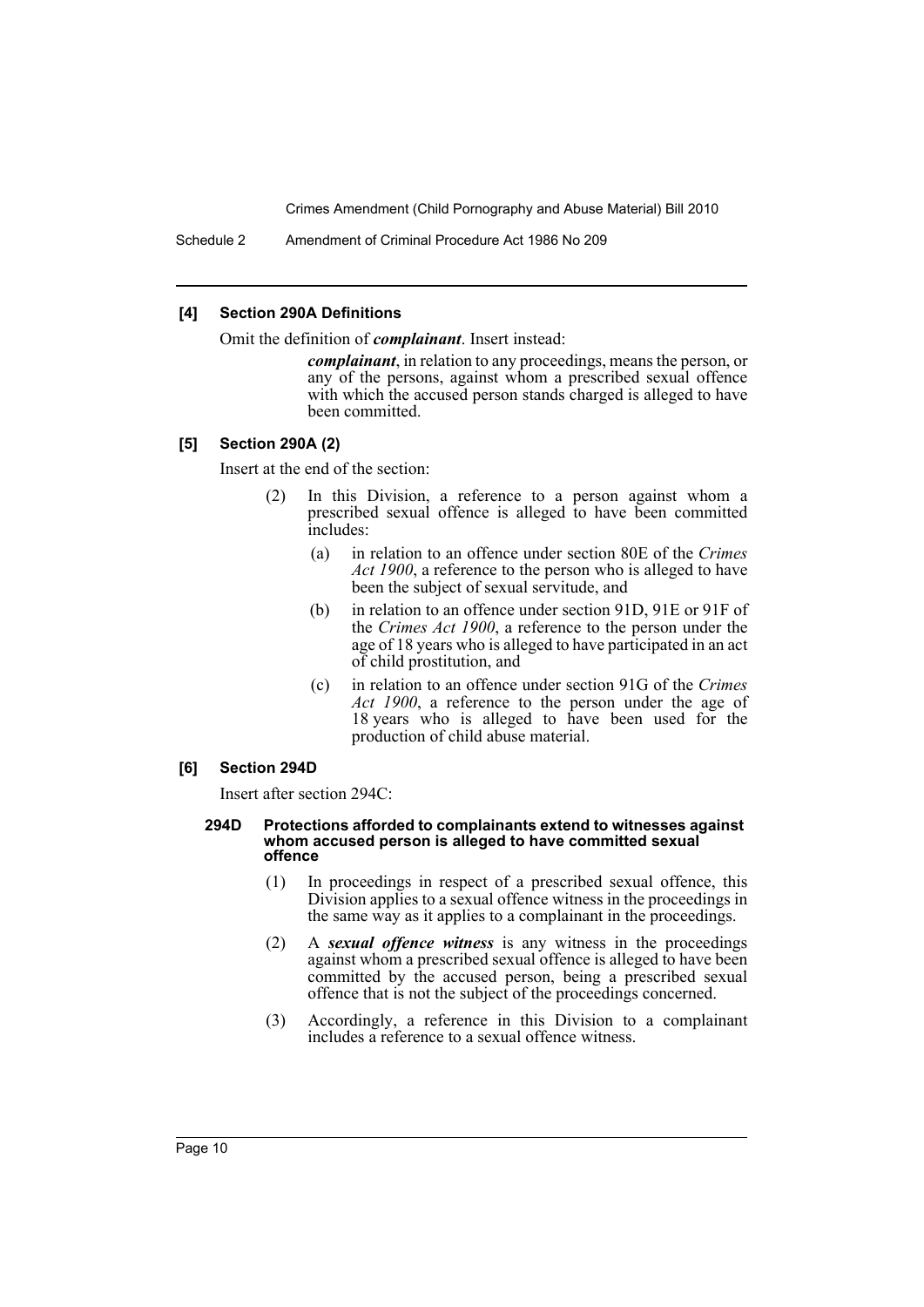Amendment of Criminal Procedure Act 1986 No 209 Schedule 2

- (4) In addition, the court may make an order directing that the identity of a sexual offence witness is not to be publicly disclosed.
- (5) If the court makes such an order, the sexual offence witness is taken to be a complainant for the purposes of section 578A of the *Crimes Act 1900* and that section applies accordingly.

**Note.** Section 578A of the *Crimes Act 1900* prohibits the publication of any matter which identifies the complainant in prescribed sexual offence proceedings or any matter which is likely to lead to the identification of the complainant.

(6) A witness is to be treated as a sexual offence witness, even if the witness has not yet given evidence in the proceedings, if the court is satisfied that the prosecutor has given notice to the accused person that the prosecutor intends to adduce evidence that the accused person committed a prescribed sexual offence against the witness.

#### **[7] Section 306A Definitions**

Omit "pornographic purposes" from paragraph (c) of the definition of *complainant*.

Insert instead "the production of child abuse material".

#### **[8] Section 348 Offences in respect of which an intervention program may be conducted**

Omit "dissemination or possession of child pornography" from section 348 (2) (d).

Insert instead "dissemination or possession of child pornography or child abuse material".

# **[9] Schedule 2 Savings, transitional and other provisions**

Insert at the end of clause 1 (1):

*Crimes Amendment (Child Pornography and Abuse Material) Act 2010*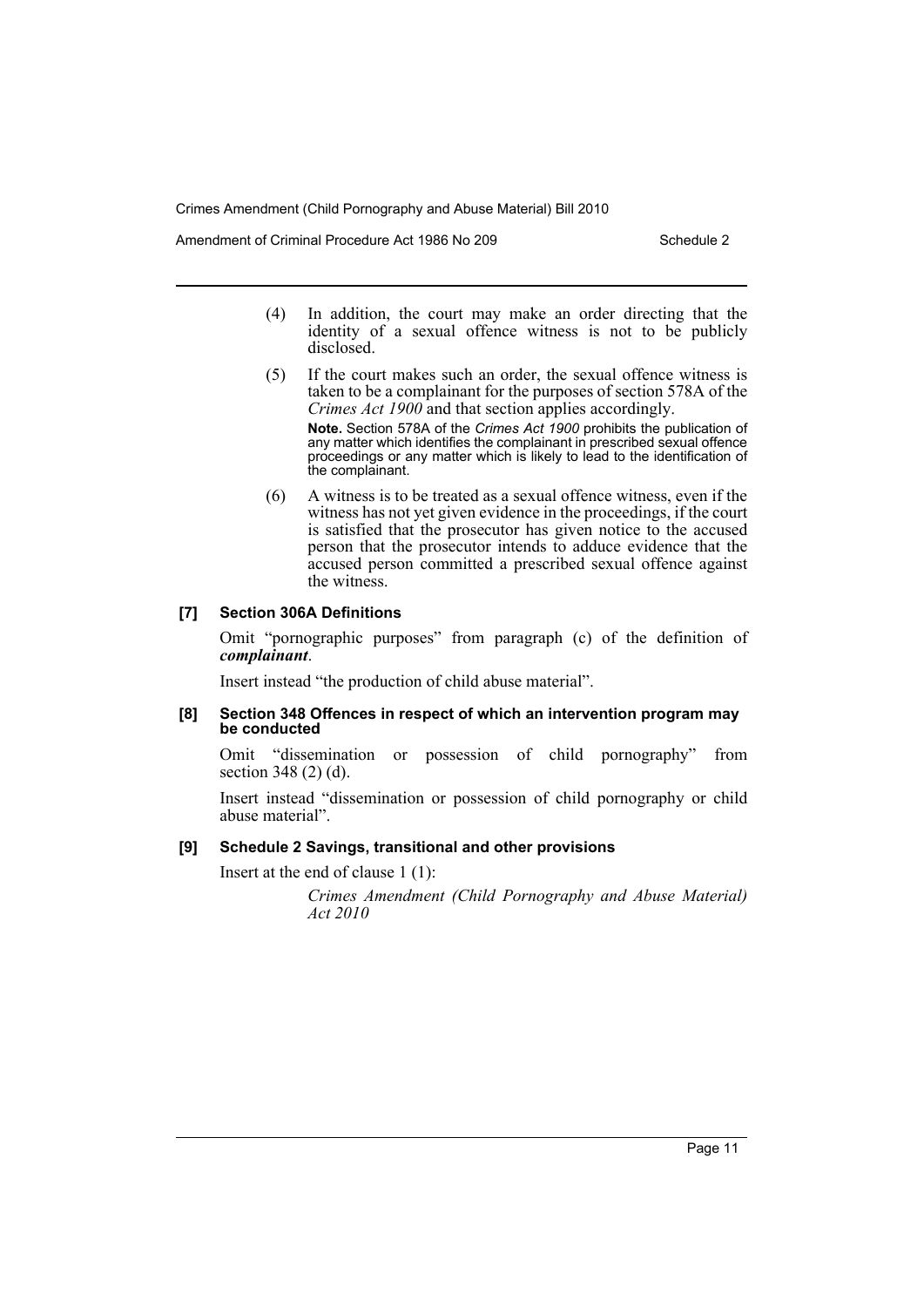Schedule 2 Amendment of Criminal Procedure Act 1986 No 209

## **[10] Schedule 2**

Insert at the end of the Schedule with appropriate Part and clause numbering:

# **Part Provisions consequent on enactment of Crimes Amendment (Child Pornography and Abuse Material) Act 2010**

#### **Use of random sample evidence**

- (1) Part 4A of Chapter 6, as inserted by the *Crimes Amendment (Child Pornography and Abuse Material) Act 2010*, extends to proceedings instituted or partly heard before the commencement of that Part, which were not finally disposed of before that commencement.
- (2) Accordingly, that Part extends to offences under Division 15A of Part 3 of the *Crimes Act 1900* alleged to have been committed before the commencement of Part 4A of Chapter 6.

#### **References to child abuse material**

A reference in this Act to child abuse material includes a reference to child pornography within the meaning of section 91H of the *Crimes Act 1900* (as in force before that section was replaced by the *Crimes Amendment (Child Pornography and Abuse Material) Act 2010*).

#### **Extension of protections afforded to complainants to other witnesses**

- (1) Section 294D, as inserted by the *Crimes Amendment (Child Pornography and Abuse Material) Act 2010*, extends to proceedings instituted or partly heard before the commencement of that section, which were not finally disposed of before that commencement.
- (2) However, section 294D does not affect the admissibility of any evidence given in proceedings before the commencement of that section or otherwise affect the validity of anything done, or omitted to be done, before that commencement.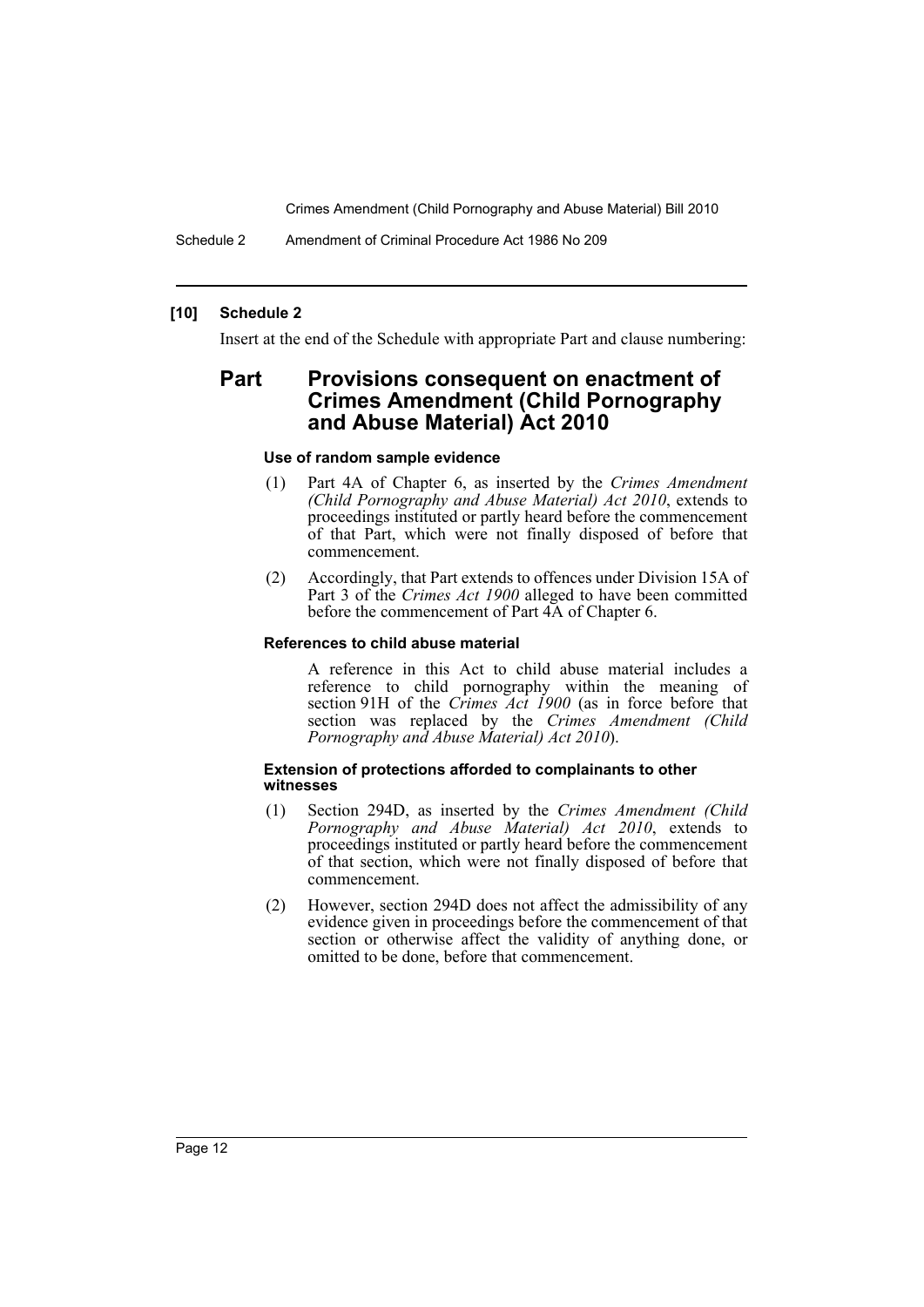Amendment of other legislation Schedule 3

# <span id="page-13-0"></span>**Schedule 3 Amendment of other legislation**

# **3.1 Children and Young Persons (Care and Protection) Act 1998 No 157**

## **[1] Section 43 Removal of children and young persons without warrant**

Omit "pornographic purposes" from section 43 (3) (b) (i) and (ii) wherever occurring.

Insert instead "the production of child abuse material".

# **[2] Section 43 (7), definition of "pornographic purposes"**

Omit the definition. Insert in alphabetical order:

*child abuse material* has the same meaning as it has in Division 15A of Part 3 of the *Crimes Act 1900*.

# **3.2 Commission for Children and Young People Act 1998 No 146**

## **[1] Section 33 Definitions**

Insert after paragraph (a) of the definition of *reportable conduct* in section 33 (1):

> (aa1) any offence or misconduct involving child abuse material (within the meaning of Division 15A of Part 3 of the *Crimes Act 1900*), or

## **[2] Section 33G Persons not entitled to make review applications**

Omit section 33G (1) (c). Insert instead:

(c) an offence under section 91H (2) of the *Crimes Act 1900*, involving the production of child abuse material, or a similar offence under that Act or a law other than a law of New South Wales,

# **3.3 Law Enforcement (Powers and Responsibilities) Act 2002 No 103**

## **[1] Section 46A Searchable offences**

Omit section 46A (1) (a) (iv). Insert instead:

(iv) a child abuse material offence,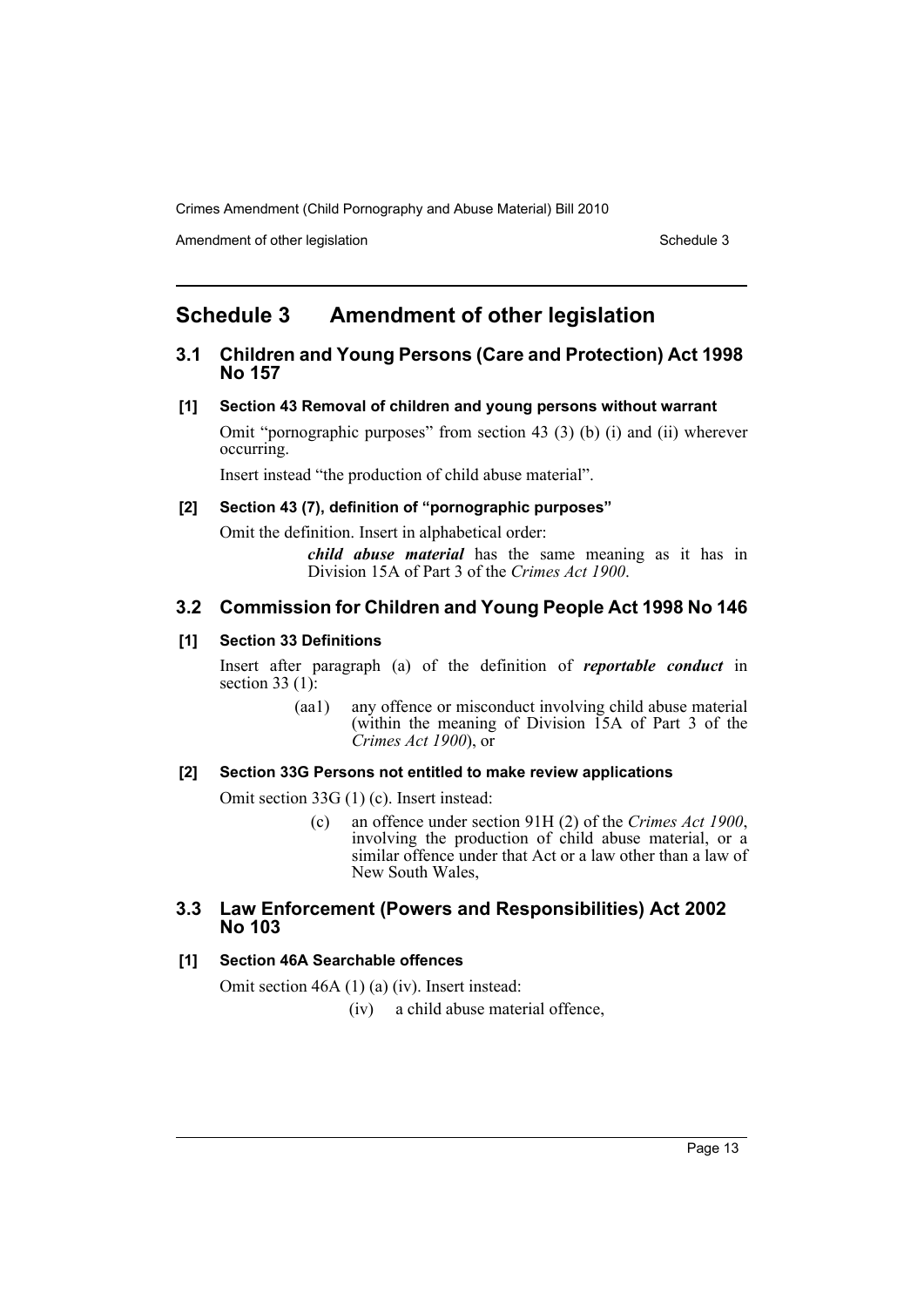Schedule 3 Amendment of other legislation

## **[2] Section 46A (2)**

Omit the definition of *child pornography offence*. Insert instead:

*child abuse material offence* means an offence under section 91H or 578C of the *Crimes Act 1900*.

# **3.4 Ombudsman Act 1974 No 68**

## **Section 25A Definitions**

Insert "or an offence involving child abuse material (within the meaning of Division 15A of Part 3 of the *Crimes Act 1900*)" after "child pornography offence" in paragraph (a) of the definition of *reportable conduct* in section 25A $(1)$ .

# **3.5 Parliamentary Electorates and Elections Act 1912 No 41**

## **Section 81K Definitions**

Insert "or an offence involving child abuse material (within the meaning of Division 15A of Part 3 of the *Crimes Act 1900*)" after "child pornography offence" wherever occurring in paragraphs (a) and (b) of the definition of *child sexual offence* in section 81K (1).

# **3.6 Parliamentary Electorates and Elections Regulation 2008**

## **[1] Schedule 1 Forms**

Insert "or offences involving child abuse material (within the meaning of Division 15A of Part 3 of the *Crimes Act 1900*)" after "child pornography offences" in Form 6.

## **[2] Schedule 1, Form 6**

Insert "or an offence involving child abuse material (within the meaning of Division 15A of Part 3 of the *Crimes Act 1900*)" after "child pornography offence" wherever occurring.